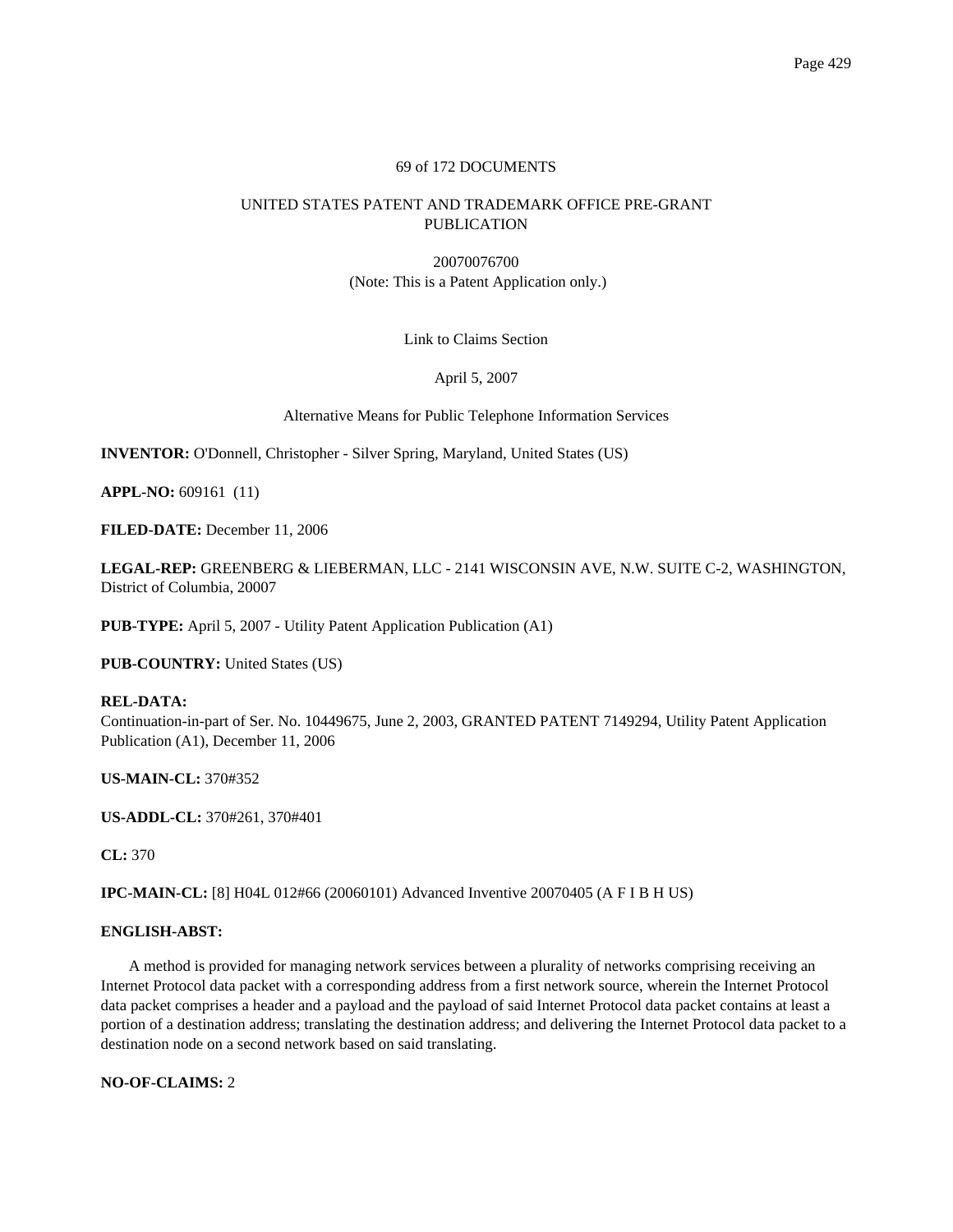#### **NO-DRWNG-PP:** 1

## **PARENT-PAT-INFO:**

[0001] This application is a continuation in part of patent application Ser. No. 10/496675 filed on Jun. 6th, 2003 and Priority is claimed thereto.

### **SUMMARY:**

#### TECHNICAL FIELD

[0002] The present invention relates to connecting a calling party with a destination party on a standard telephony network through a variable length communications address.

# BACKGROUND OF THE INVENTION

[0003] Currently, telephone voice data is transmitted over a network through paths in digital data packets that traverse routers in the network to arrive at a desired destination over IP protocols. Nowhere in the United States are the old analog switches being used. The current digital switches are, however, still being used in the same fashion as the old analog switches.

[0004] When reviewing current telephony technology and use, often, data streams are delivered from a public network to a local node or device in a private network and vice versa. This is only possible because of the new digital switches. As such, telephony services function in the same fashion as IP-based services, which are delivered to or from a local node or device through an entry or exit point of a local network. This entry/exit point functions as a gateway for data so that the public network recognizes a single address for the private network. Typically, Network Address Translation (NAT) is employed to present the private network to the Internet or other public network with one address. In this way, the NAT translates individual IP addresses for each device in the private network for the public network and the private individual IP addresses are concealed from the public network. This results in conservation of addresses and added efficiency of the network interfaces. This is how the current Internet works as well.

[0005] As is well known, messages or data being transmitted in networks contain a header and payload. The header is the portion of a message or data that contains information that guides the message to the intended destination. Information contained in the header may include the address of the sender, the address of the receiver, precedence level, routing instructions, etc. Transmitted messages or data further contain a payload portion. The payload portion is in the data portion of the IP packet. An interface between the private network and the public network or Internet must know the mapping between a local node or device and its specific IP address and User Data Protocol (UDP) port to correctly route data to the proper destination. The Network Address Translation (NAT) at the gateway is such an interface. It establishes the said mapping between the private and public networks to interpret address data in the IP headers and delivers any incoming data to the desired local node or device.

[0006] However, VoIP protocols sometimes contain address information in the payload (i.e., data portion of the IP packet). One example of such a VoIP protocol is MGCP/NCS (Media Gateway Controller Protocol/Network-based Call Signaling protocol). MGCP/NCS protocol is used for call processing signaling control to provide Voice-over-IP (VoIP) services. In situations where specific IP address information and/or port number information is contained in the payload, the NAT, which only interprets data in the IP header, is unable to properly translate the address information or port number information. As a result, data is not properly delivered to the desired destination in the private network.

[0007] Further, the actual voice stream is carried by the Real-Time Transport Protocol (RTP). The IP address and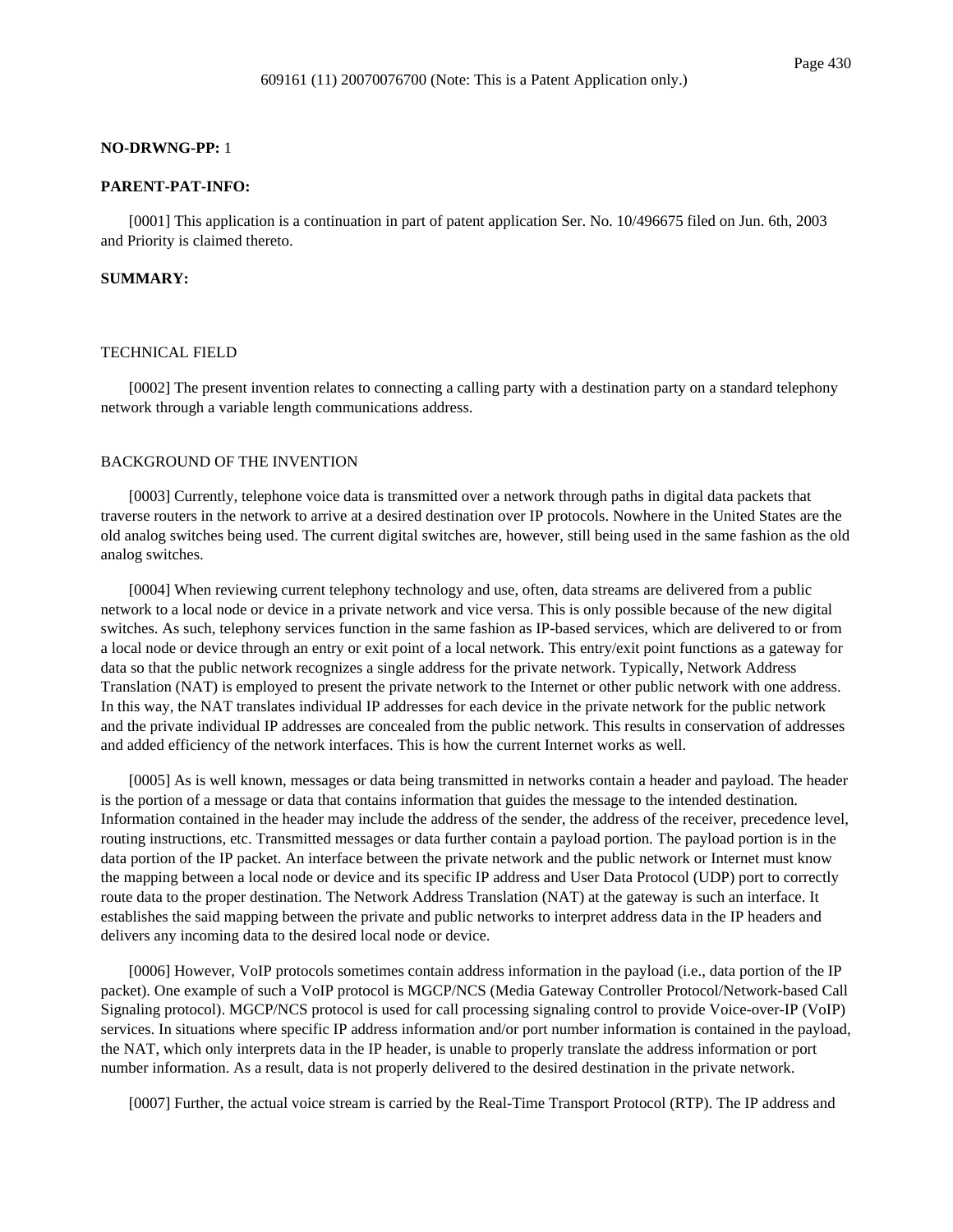port number information for the RTP packets are defined by the Session Description Protocol (SDP) included in the MGCP/NCS payload and need to be translated properly. In addition, the voice stream, i.e., the RTP packets, need to be routed properly to the intended destination. Therefore, the mapping information is necessary at the gateway for proper routing of data to the correct final destination within the private network. The data packet is delivered to the gateway of the private or local network and the gateway must then route the data to the intended destination within the private or local network. The NAT does not have address mapping information and therefore cannot properly route data to the desired destination node.

[0008] Therefore, there exists a need in the art to properly translate address and/or port number information such that VoIP signaling packets are delivered to the desired destination node within a private or local network and public network in a fashion where either voip telephones, cellular telephones or standard land lines will function.

[0009] Further, there exists a need in the art to provide address mapping information and actually perform the routing if necessary for delivery of VoIP voice packets to the desired destination node within a private or local network and public network.

### SUMMARY OF THE INVENTION

[0010] In one exemplary embodiment of the present invention, a method is provided for managing network services between a plurality of networks having receiving an Internet Protocol data packet with a corresponding address from a first network source, wherein the Internet Protocol data packet comprises a header and a payload and the payload of said Internet Protocol data packet contains at least a portion of a destination address; translating the destination address; and delivering the Internet Protocol data packet to a destination node on a second network based on said translating. The present invention uses a single symbol to denote the type of call and corresponding database.

# **DRWDESC:**

## BRIEF DESCRIPTION OF THE DRAWINGS

[0011] FIG. 1 shows a flow chart of the present invention.

#### **DETDESC:**

#### DETAILED DESCRIPTION OF THE PREFERRED EMBODIMENT(S)

[0012] Dialing prefix: Allows the system to recognize that a phone domain is starting (eg. #) Domain: Variable length sequence of digits that is unique to each registrant (eg: 411)

[0013] Dialing suffix: Allows the system to recognize that the descriptor has concluded (eg: \*)

[0014] Domain Extension: A sequence of digits that identifies the type of phone domain (eg: com)

[0015] Dialed information (eg: #411\*com) is sent to a database where a corresponding registered phone number, URL, fascimile number, etc. is returned. The network provider may then forward the dialing party to the corresponding number. If there is no match, a message notifying the network operator that there is no match is sent. Clearly the # is just one example and the star or any number or sequence of numbers and available signs that are currently are not even currently which can be placed on a telephone key pad may be used. The base of this concept is to use the symbol or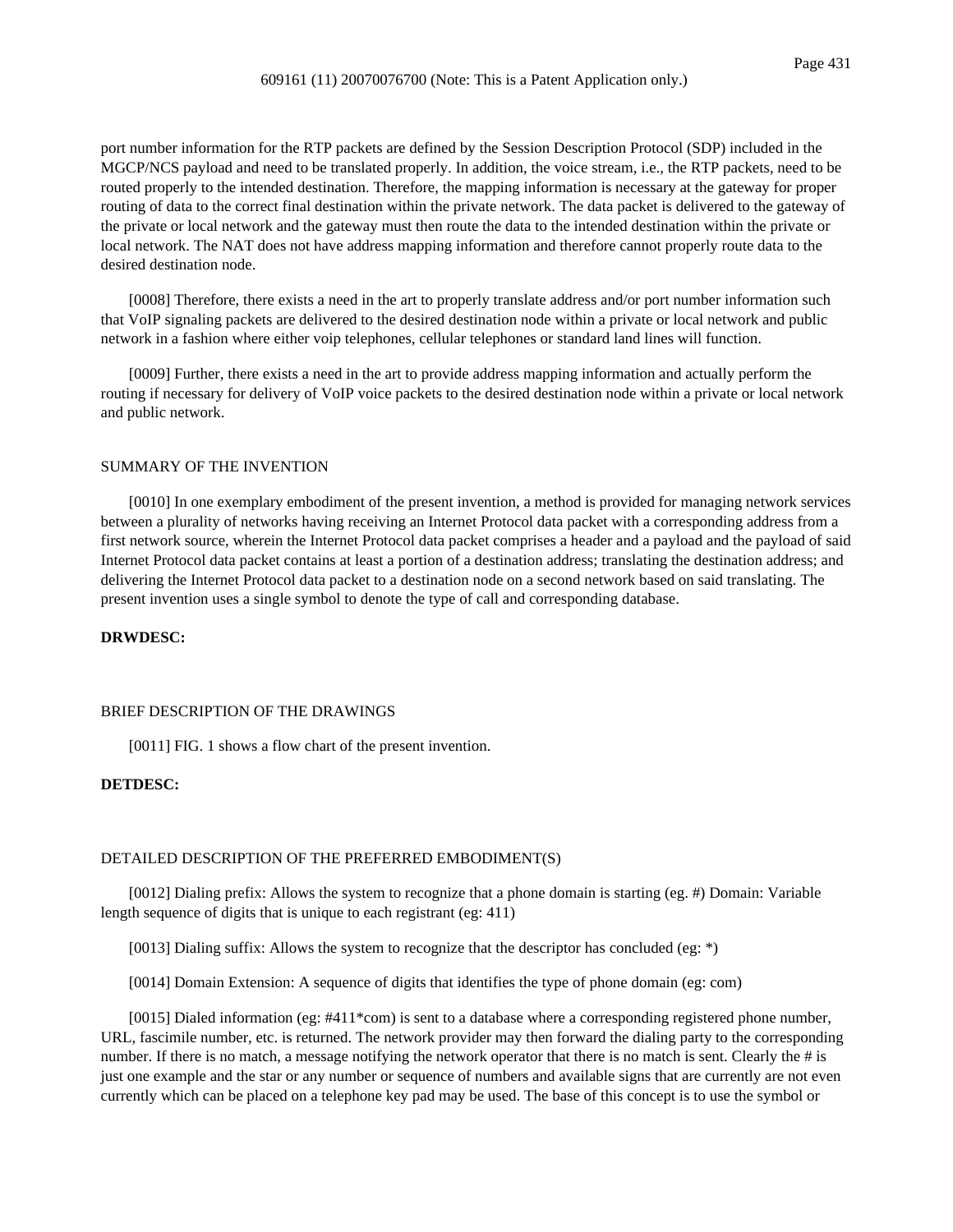number sequence which is not currently being used and instead of using it as routing information directly instead using it to route for particular IP which holds the database that identifies the endpoint based upon all of the information typed (written) into the keypad after that symbol or number sequence.

[0016] Phone domain registrar, verifies and directs connection of party one to information content or request query. Information will be shared by carriers, ilec, clec and all partipating telco's. Through a universal database with service providers, allowing the service provider to connect the dialing party with the phone number or other destination information contained in the database.

#### Registering Domains:

[0017] An interface allows registrants to type in desired phone domain and select desired domain extension. This information can be entered as either numbers or letters based upon the standard number to letter conversions that appears on most telephones. The registration system will automatically convert letters to numbers and query the database for availability. If no match is found, the registrant will have the opportunity to purchase the rights to that phone domain for a given length of time. This offer to register is set up as an on-the-fly business opportunity for both the company offering registration and the user.

Search terms may have been found within the contents of this table. Please see the table in the original document.

### Current Problem:

[0018] The current method of reaching another person or business through a telephone is to dial fixed length string of digits. Many business have purchased toll-free numbers (ie. 800, 877, 866, etc.) that resemble their names. For example, DELL has 1-800-WWW-DELL, IBM has 1-800-IBM 4 YOU, and 1-888-SHOP IBM, Google has 650.253.0000. The major problem is that there is no consistency with the naming format of toll-free numbers. Because they are constricted to 7 digits, companies must add or subtract characters from their actual names to make it fit. This then becomes confusing to the customer. Why is DELL 1-800-WWW-DELL and not just 1-800-DELL? The internet has created a system for registering domain names and forwarding them to an IP address. We are proposing a registery for Phone Domains to be forwarded to Phone numbers or URLs (containing directory information). Phone domains will be easier to remember, like Internet domain names.

# The Scheme:

[0019] The internet generally uses www.DOMAINNAME.com (or net, .biz, .info) The easiest and most practical way to emulate this is to replace www with # and .com with \*266 (266 spells "com" on a phone). These characters are universal to phones.

#### #DOMAINNAME\*266

[0020] Example: www.DELL.com becomes #DELL\*com. www.NetFlix.com becomes #NetFlix\*com

Process

[0021] Register Phone Domain with forwarding phone number or contact URL.

[0022] Inbound phone domain[Approachesrightarrow]outbound phone number or contact URL page. Contact page can be read back like a speech system.

[0023] Connect standard telephone devices through a sequence of numbers, letters and symbols over a standard telco or carrier by rearranging the group of symbols, numbers or letters and connecting to a central database for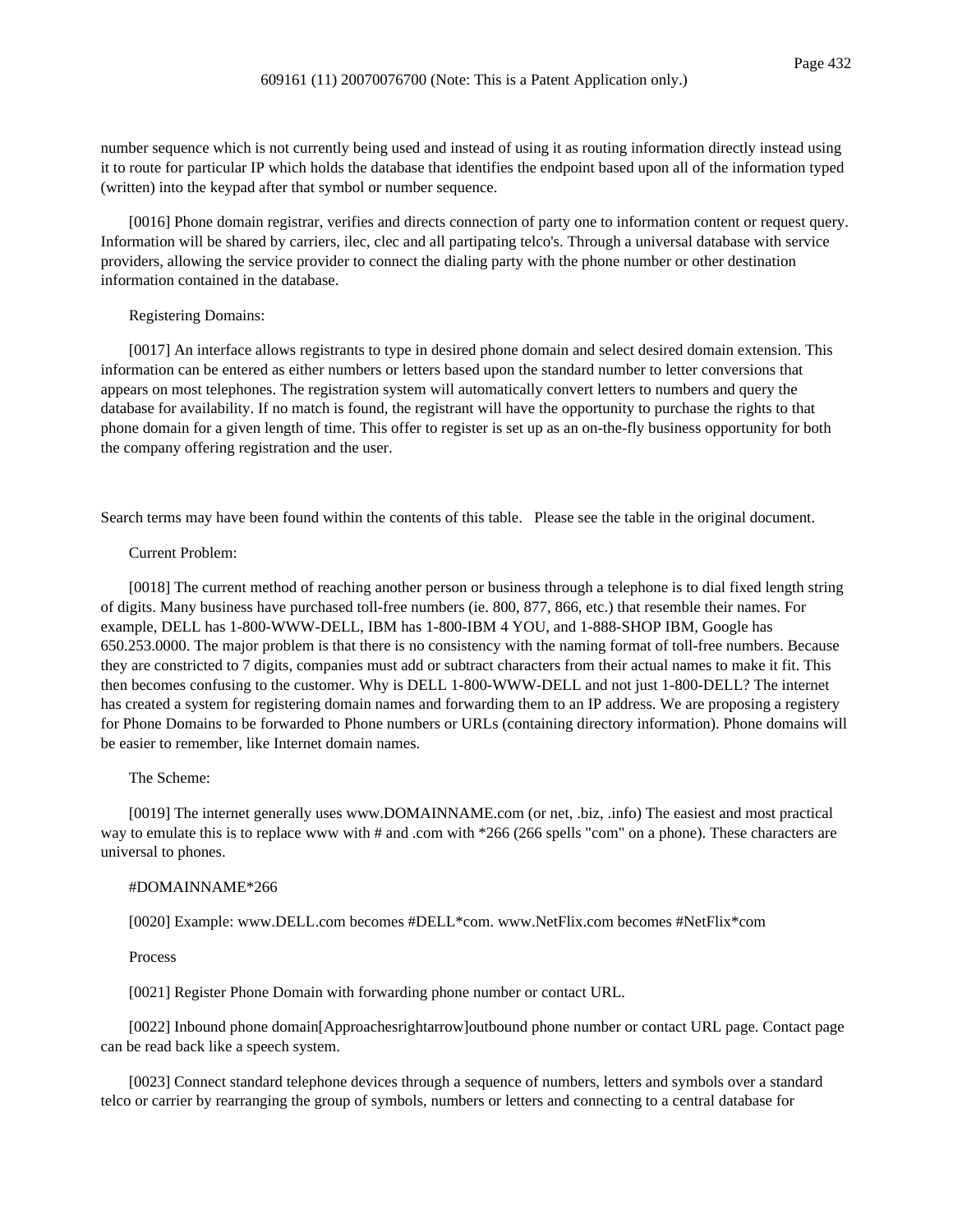verification and transfer.

[0024] By outlining the symbols or codes in a specific order, for example (us1\*rrrrx#co) here by called Phone Domain Name (PDN). Upon connection to a central database the PDN will be verified as to destination of content or to the information for connection to the end party the owner of the PDN.

[0025] PDN will allow for any kind of information to be transferred back and forth between the requesting party and the receiving party so long as the information is in digital format.

[0026] Information could include directories, files, voice or audible messages, video, bill payments, direction, schedules, or contact lists. Information will not be limited and only be restricted by the potential of the network operator or carrier or socket. Much of this information can be automatic with variations of the companies trademark returning different information. #IBM could be IBM's main phone number, #IBMsmall could be their small business division, #IBMX40 two return a directory of where to find all X40 new book computer information, etc. services also can be provided in the same fashion as automated information can be obtained, if allowed by the user, through an automated process. For instance #pizzah could be used to order a pizza to be delivered to one's house automatically. User would have previously put their home address into a return address pass some sort and when the above translated IP received a patent it would send back a request for both address and payment information and then, assuming both were available and valid, dispatched a pizza to the requested address. This can be done in other manners, such as sending a text message request back to the telephone that sent the request asking for the necessary information. In cell phone data of other sorts could also be used for automated requests, such as #home could gather the cell phones current location through the currently ubiquitous GPS function in return an automated map of how to use your can travel from their current location to their previously entered home. The possibilities are of course endless and all examples could not possibly listed herein.

[0027] Connection will be or can be made through a standard telephone operator, ILEC, CLEC, LEC, MVNO, carrier, IP, or VOIP.

[0028] Same as the above claim in addition the connection can be made internal for switching and routing of information to and from a private entity, Government, Military, institution or educational system.

[0029] Allow for user to open up a session, which will transfer information between a requestor to the requestee and back again through voice, data, video, SMS, MMS or any combination of any of the initial claims.

[0030] Session initiates through a designated grouping of symbols or codes and is completed by designated symbols or codes that end query string.

[0031] Any symbol for example 111#aaaa\*8

[0032] Broken down 111# would be the initiation of the session identifying what type or locatoim of the call.

- [0033] aaaa would designate the content provider or connection to requested information
- [0034] \* would designate the end of requested session and the 8 would represent the type of information

[0035] The symbols numbers and codes could be arranged in any order and sequence and no minimum or maximum amount of characters would change or separate reference when a universal system is applied either for a national, worldwide or interior network was established.

[0036] Once session has been established and the information has been transferred for any amount of the duration the call or session request will be disconnected by simply end the call. Or just by hanging up the receiver.

[0037] All session requests will be verified by a central database which will verify authenticity of the query string